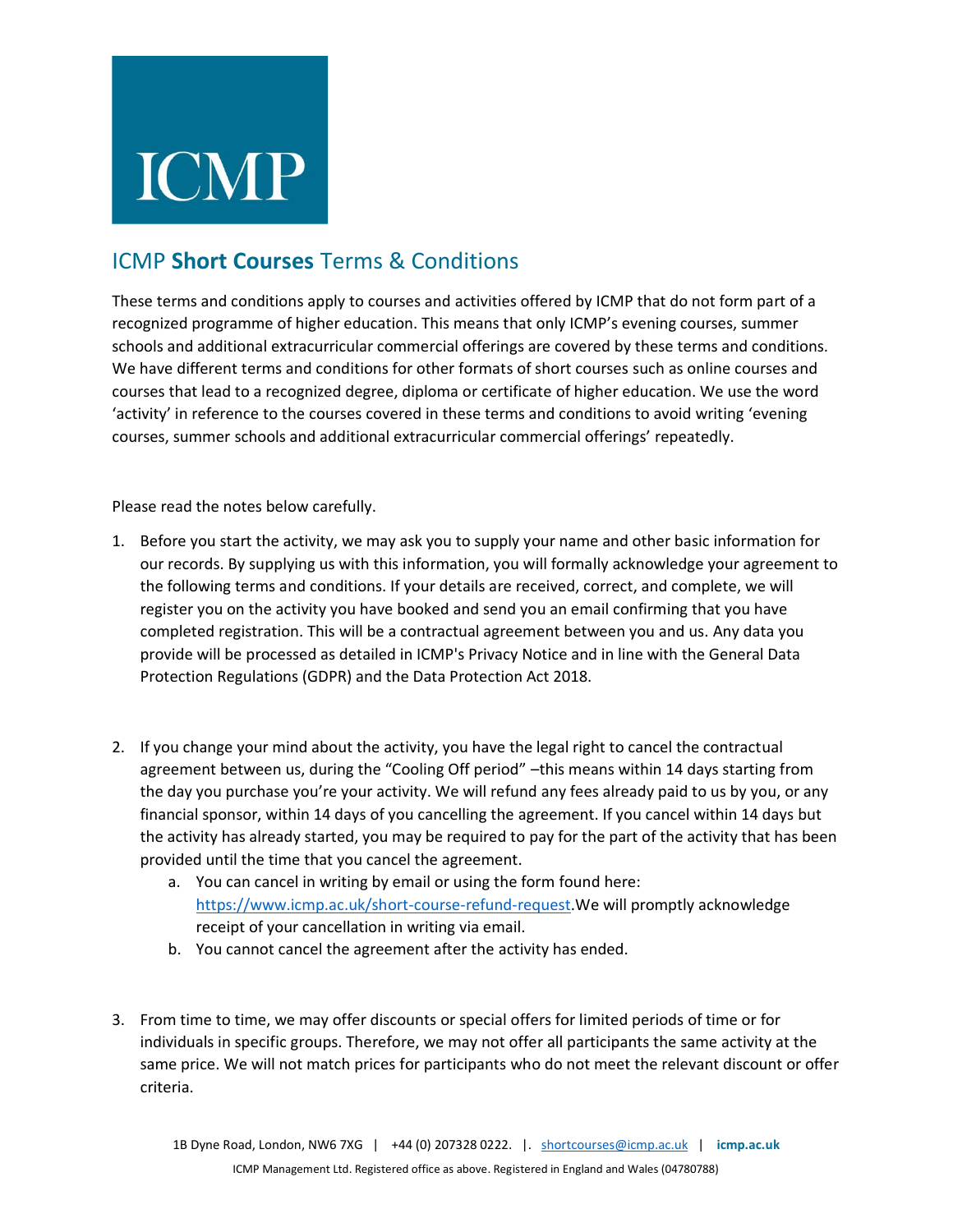- 4. If you need to withdraw from the activity due to exceptional circumstances after the cooling off period, you should inform us immediately. If, in our reasonable opinion, we agree that the circumstances are exceptional you may cancel the agreement between us immediately by written notice. You may be required to pay for the part of the activity that has been provided until the time that you cancel the agreement.
- 5. In the event that you cancel for any other reason (outside the cooling off period) fees are nonrefundable.
- 6. We will make all reasonable efforts to deliver the activity. If, for reasons beyond our control, we cannot deliver the activity exactly as advertised (for instance if we need to change advertised guests, artists or songs because the advertised artists are no longer available) we will make all reasonable efforts to deliver the activity in a different way but to an equivalent standard. If we are unable to do so and we are therefore obliged to cancel all or part of the activity, we will refund the entire fee.
- 7. Any course materials you may be provided to you during your course are the intellectual property of ICMP Management LTD, and should not be duplicated or sold without prior written consent from ICMP.
- 8. You (or your parents/guardians if you are under 18) may notify us prior to the activity if you have any specific and/or additional needs (for instance related to a disability). Where you notify us, we will seek to make reasonable adjustments to the activity to accommodate your needs. Relevant tutors and the course managers will be informed of these adjustments. Where you do not notify us in good time, we may not be able to adjust the activity.
- 9. We publish the following policies on our website:
	- a. [Acceptable use of IT Policy;](https://www.icmp.ac.uk/sites/default/files/new/Governance/pol-hss-useofit.pdf)
	- b. [Equality & Diversity Policy;](https://www.icmp.ac.uk/sites/default/files/new/Governance/pol-auco-hs.pdf)
	- c. [Drugs and Alcohol Policy;](https://www.icmp.ac.uk/sites/default/files/new/Governance/pol-ss-drugsandalcohol.pdf)
	- d. [Health and Safety Policy;](https://www.icmp.ac.uk/sites/default/files/new/Governance/pol-auco-hs.pdf)
	- e. General Regulations;
		- *i. \*Further ICMP Policies and Procedures can be found on our website [here](https://www.icmp.ac.uk/about-icmp/quality-and-governance/policies-and-key-documents)*

## *Me,*

10. These regulations and policies set out reasonable standards of behavior which you must adhere to during your time at ICMP. We reserve the right to exclude you from activity in the case of a material breach of any of these policies.